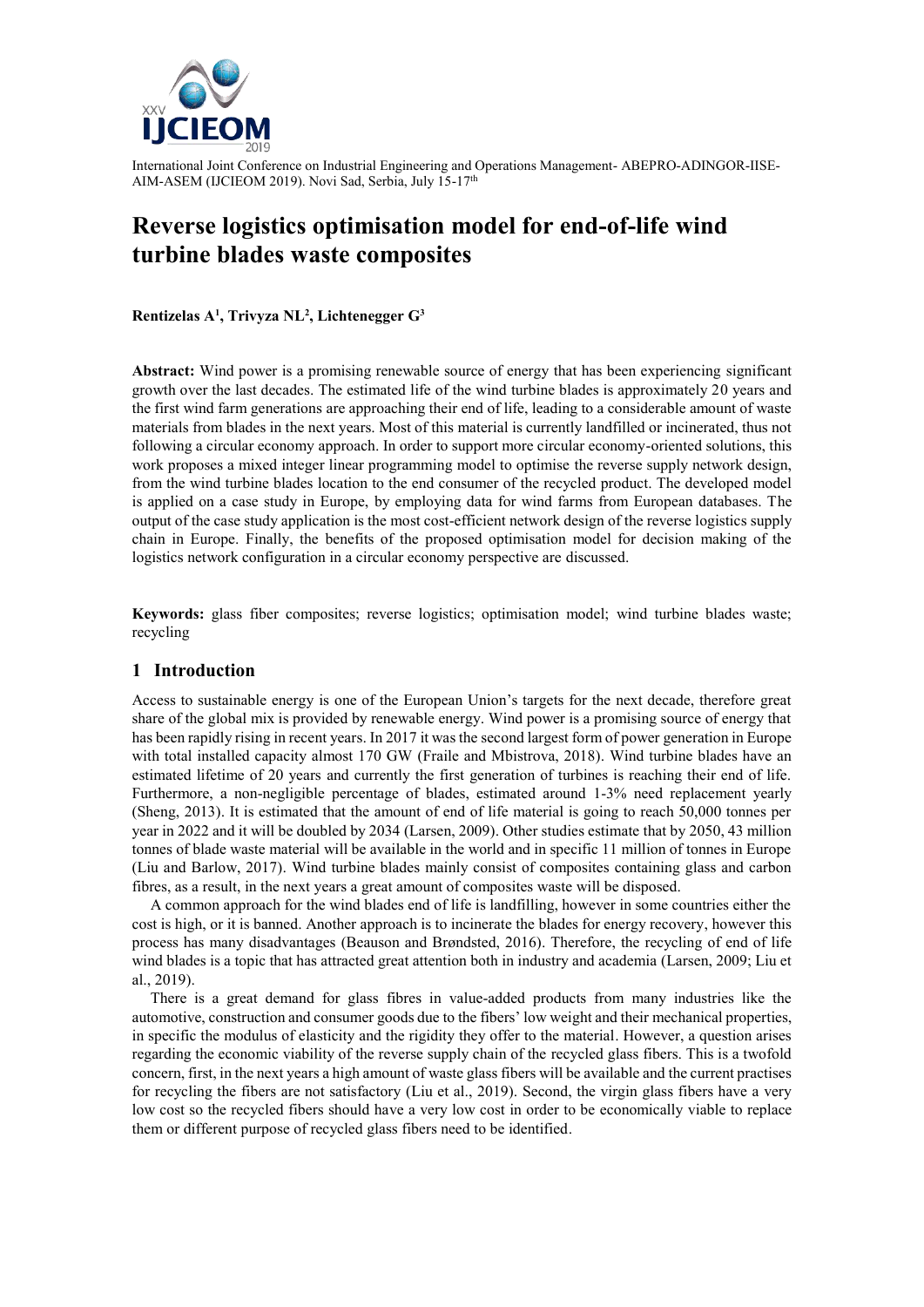

# **2 Objectives**

This study addresses the problem of recycling the composites from the wind turbine blades and reusing them in value-added products. The objective of this work is to determine an optimal reverse logistics network configuration to improve the sustainability and feasibility of the innovative value-chains. The model developed is presented in Section 3, including the input data used. Then the results are discussed in Section 4 and the concluding remarks are presented in Section 5.

# **3 Methods**

A Mixed integer linear programming model is developed to optimise the reverse supply network design, linking the wind blades waste generation stage to the end consumer of the recycled product. The developed model is presented in Figure 1.



**Fig. 1** Reverse supply chain optimisation model

The annualised cost of the reverse supply network is optimised, considering all the processing stages of the waste material. The most promising scenario identified for the wind blades mechanical recycling is presented in Figure 2, including cutting in-situ, transporting to the facility, further shredding in the facility until reaching the optimal size and finally transporting to the end customer.



**Fig. 2** Reverse-logistics supply chain

l

<sup>3</sup>Georg Lichtenegger (e-mail: G.Lichtenegger@saubermacher.at)

Saubermacher Dienstleistungs AG, Hans-Roth-Straße 1, A-8073 Feldkirchen bei Graz.

<sup>&</sup>lt;sup>1</sup>Athanasios Rentizelas (e-mail: athanasios.rentizelas@strath.ac.uk)

Department of Design, Manufacture and Engineering Management . University of Strathclyde. 75 Montrose Street, G1 1XJ, Glasgow, UK.

<sup>&</sup>lt;sup>2</sup>Nikoletta L. Trivyza ( $\boxtimes$ e-mail: nikoletta.trivyza $\textcircled{a}$ strath.ac.uk)

Department of Design, Manufacture and Engineering Management . University of Strathclyde. 75 Montrose Street, G1 1XJ, Glasgow, UK.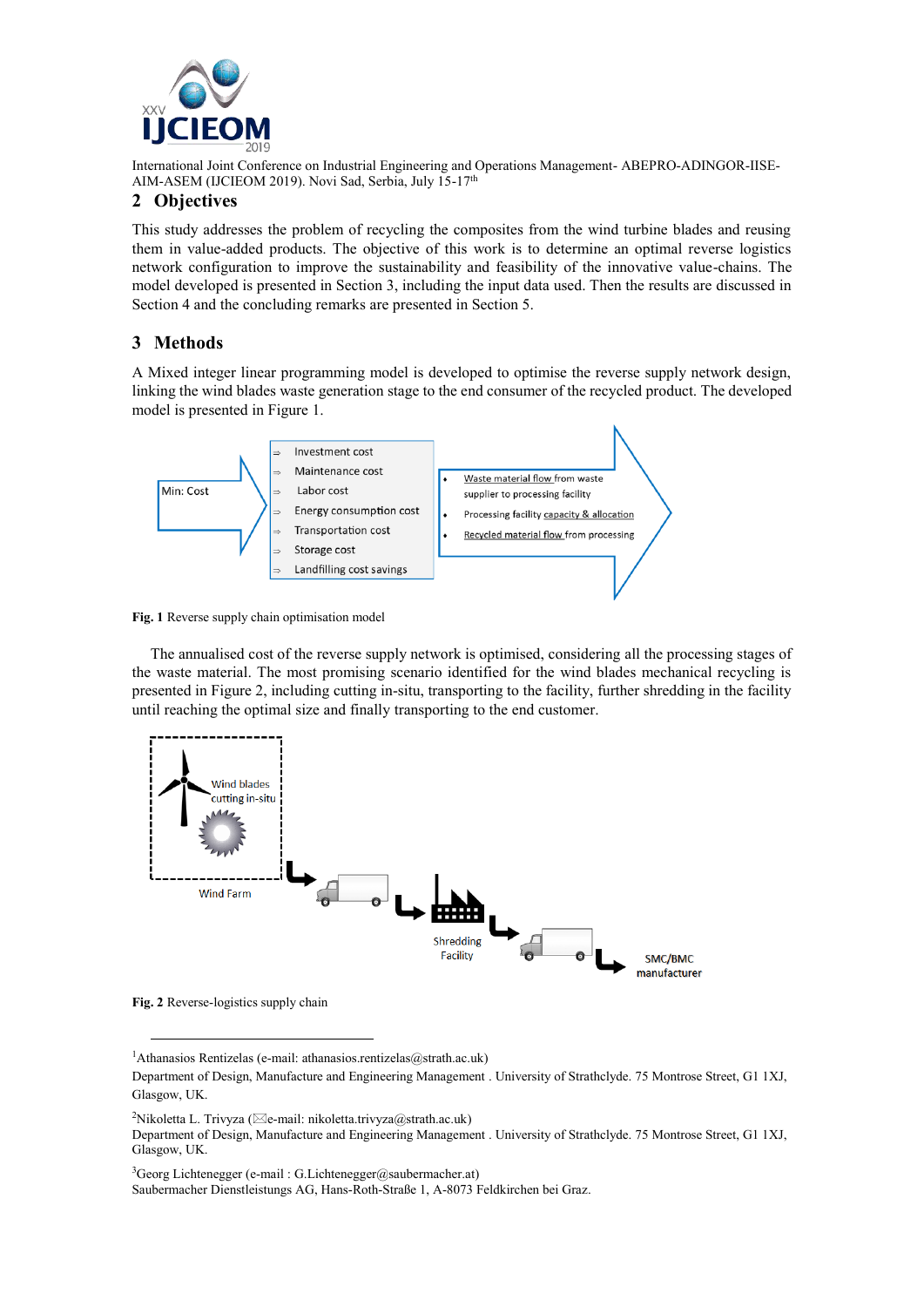

Each processing stage is modelled, considering the operational and investment costs included, as well as the conversion factor of the material derived from experimental results for the technologies performance. In addition, the model considers the savings from avoiding landfilling.

The objective function is presented in Equation 1.1 and the decision variables are the recycled material flow from the facility to each customer, the waste material flow from fiber waste suppliers to the processing facility and finally the processing facility location as well as size.

minimise 
$$
F = C_i/Y + C_{tin} + C_{st} + C_{fs} + C_m + C_{ov} + C_{of} + C_{tout} - R_{disp}
$$
 (1.1)

Where F is the total cost,  $C_i$  is the total investment cost, Y is the useful life of the technology,  $C_{tin}$  is the cost of transportation of the waste to the processing facility,  $C_{fs}$  is the facility setting up and permit cost,  $C_m$ is the facility maintenance cost,  $C_{ov}$  is the variable operating costs including the electricity and tool wear,  $C_{\text{of}}$  is the fixed cost including the labor cost,  $C_{\text{tout}}$  is the outbound transportation cost and finally  $R_{\text{disp}}$  are the revenues from avoiding the waste disposal.

It is assumed that more than one waste supplier can supply the same processing facility, whereas, one processing facility can supply more than one customers. The potential processing facilities location is identified for a granularity of NUTS 2 Europe regions. Each facility can have only one potential capacity. Explicit geographical location of the wind farms and the customers is assumed and the distances are estimated according to GIS network analyst, considering the driving distance between two points. In the cases that sea transportation is considered then the artificial routes were created to the nearest port.

#### *2.1 Model inputs*

For the model application the available glass fibers waste material in wind blades in Europe was estimated in addition with the demand of recycled mechanically treated glass fibers.

First, forecasts were developed to estimate the amount of composite materials derived from wind farms in Europe until 2050 in order to model the material input. Data from a database with the current wind farms in Europe and their characteristics were used to locate the current capacity of wind farms and blade material. Scenarios for the wind power capacity in Europe until 2050 were used according to the EU reference scenario (EuropeanComission, 2016). A stochastic distribution developed from historic data for wind turbines decommissioning was employed to estimate the end of life material of wind blades. In addition, a 2% replacement rate of wind blades material was assumed during the wind turbines lifetime (Sheng, 2013).

As a result, the amount of waste blade material in 2050 was estimated. According to technical reports on existing wind blades, 65% of the blade consists of glass fibers. Therefore, the amount of glass fibers from wind blades per country in 2050 is estimated in Table 1. Only the countries that are forecasted to have the majority of wind power capacity in Europe are considered in this application.

It is estimated that approximately 100,000 t of glass fibers waste material will be available in 2050, with Germany and United Kingdom having the greatest contribution. From Table 1 it is estimated that Germany provides almost 42% of the material, whereas, United Kingdom 30%. However, for United Kingdom the majority of the blade waste derives from offshore wind turbines.

| <b>Table 1</b> Amount of glass fibers from wind blades |  |  |  |
|--------------------------------------------------------|--|--|--|
|--------------------------------------------------------|--|--|--|

| Country        | GF material (t) 2050 |
|----------------|----------------------|
| Germany        | 43,122               |
| Denmark        | 1,878                |
| Italy          | 9,400                |
| Poland         | 12,660               |
| Portugal       | 2,290                |
| Sweden         | 5,543                |
| United Kingdom | 27,741               |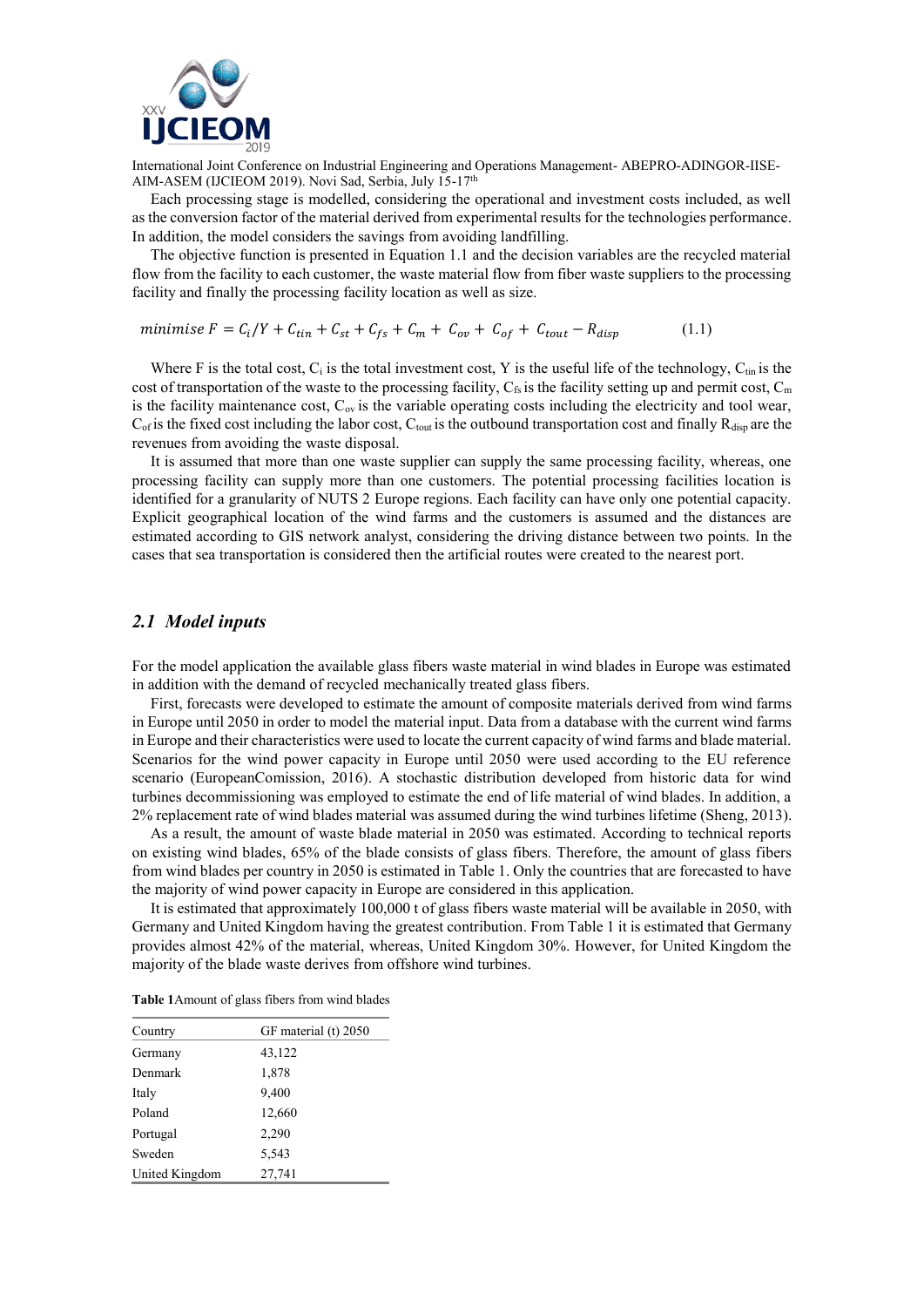

Then, the potential customers' location and demand for mechanically recycled glass fibers were identified. Mechanically treated short glass fibers can be used as fillers in thermoset bulk molding compound and sheet molding compound (BMC/SMC) products with a percentage of 40-50% (Witten et al., 2018). BMC/SMC is used in several sectors, including the automotive, transportation, electronics and building applications. Therefore, a cross sectoral approach is followed for the proposed circular economy model, where the waste from the wind blades is recycled and used in different sectors. The majority of the manufacturers in Europe were identified along with the demand, as it is presented in Figure 3.



**Fig. 3** Demand of SMC/BMC manufacturers in Europe

Other model input parameters are the landfilling cost for each country presented in Table 2. The landfilling costs were derived from CEWEP, (2017), however the proposed values are the current prices and in the future there is an indication that the prices will be higher or in some cases the landfilling will be banned. In the cases were the landfilling is banned already like in Germany, then the gate fee for energy recovery options through incineration is considered. The potential capacity in Table 3 of the facilities is considered according to existing plants and the cost is derived according to the economy of scale with a scale factor for grinding technology. Finally, other model input parameters are presented in Table 4. The energy consumption and tool wear is derived from experimental data. The personnel and storage cost is assumed proportional to the facility according to existing plants. Finally, the inbound and outbound transportation is derived from real costs of waste transportation with trucks.

| <b>Table 2</b> Cost of landfilling per country considered |  |  |
|-----------------------------------------------------------|--|--|
|-----------------------------------------------------------|--|--|

| Country        | Landfilling cost $(\epsilon/t)$ |
|----------------|---------------------------------|
| Germany        | 156                             |
| Denmark        | 79                              |
| Italy          | 15                              |
| Poland         | 64                              |
| Portugal       | 11                              |
| Sweden         | 50                              |
| United Kingdom | 100                             |

**Table 3**Facility potential capacities and investment cost

| Capacity (t) | $Cost(\epsilon)$ |  |
|--------------|------------------|--|
| 1,000        | 251,479          |  |
| 4,000        | 619,213          |  |
| 16,000       | 1,524,683        |  |
| 76,000       | 4,197,885        |  |
| 255,500      | 9,232,212        |  |
|              |                  |  |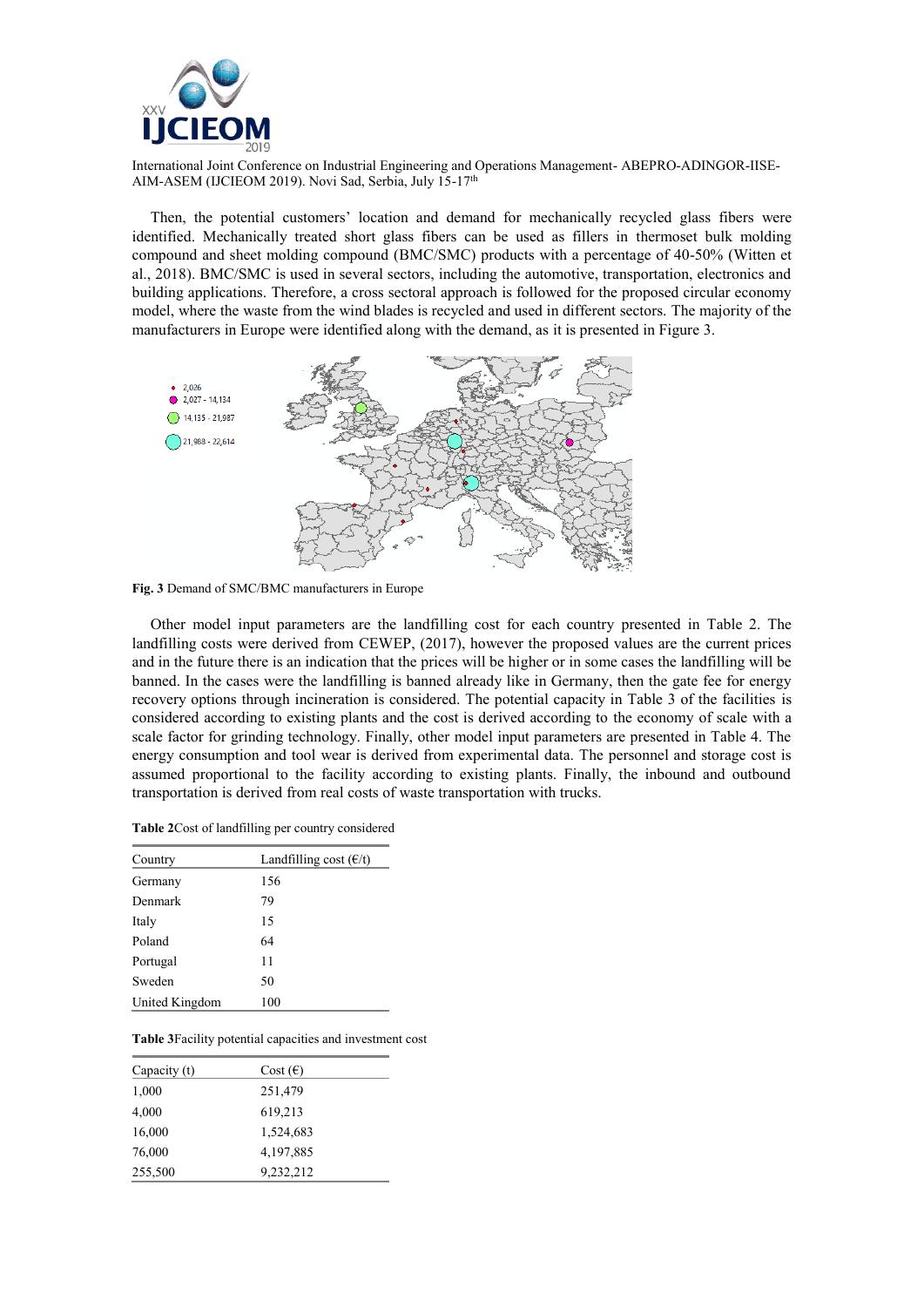

| Parameter                    | Value                             |
|------------------------------|-----------------------------------|
| Cost of electricity          | $0.09$ ( $\epsilon$ /kWh)         |
| Energy consumption           | $1,000$ (kWh/t)                   |
| Inbound transportation cost  | $0.01$ ( $\epsilon$ /tkm)         |
| Labor cost                   | 8.64 ( $\epsilon$ /t of facility) |
| Maintenance cost             | 3% of the investment              |
| Outbound transportation cost | $0.015$ ( $\epsilon$ /tkm)        |
| Storage cost                 | 0.11 ( $\epsilon/m^2$ required)   |
| Tool wear                    | 62 ( $\epsilon$ /t processed)     |

## **4 Results**

The proposed model is applied on a case study considering the wind farms in Europe, in order to showcase the applicability of the model and discuss the feasibility of circular economy approaches through mechanical treatment of glass fibers from wind turbine blades. The output of the model is the most costefficient network design, including the processing facilities location and capacities, the waste stream flows as well as the recycled product stream flows. The results emphasise the trade-off between transporting the waste material and economies of scale, i.e. centralised versus decentralised processing. The model was solved with CPLEX and implemented in GAMS.

The results of the optimisation suggest that ten facilities with relatively low capacity are built in several locations as presented in Table 5. The greatest facilities capacity is located first in Germany with 49,000 t in total and then in the United Kingdom with 33,000 t in total. It can be inferred that the facilities are built only in locations were wind farms are available, therefore reducing the inbound transportation.

However, in Table 5 it is identified that in many cases instead of building one high capacity facility in one country, more facilities with low capacity are preferred. This is highlighted with Germany, where four facilities are proposed from the optimisation, one of which has a very low capacity (1,000 t). Another observation that arises from the results is that the facility occupation is either almost complete ranging from 92% to 100% or medium occupation, 60% to 70%; therefore, indicating the need for more intermediate capacities in Table 3. In addition, it is possible that in reality the facility capacity would be built with some margin in order to cope with the uncertainty of future material increase. Further investigation is required with different scenarios in order to identify the optimal facility capacity.

| Location       | Capacity $(t)$ | Occupation percentage |
|----------------|----------------|-----------------------|
| Germany        | 16,000         | 59%                   |
| Germany        | 1,000          | 100%                  |
| Germany        | 16,000         | 100%                  |
| Germany        | 16,000         | 67%                   |
| Italy          | 4,000          | 100%                  |
| Italy          | 16,000         | 100%                  |
| Poland         | 16.000         | 92%                   |
| United Kingdom | 16,000         | 98%                   |
| United Kingdom | 1.000          | 100%                  |
| United Kingdom | 16,000         | 67%                   |

In Figure 4 the supply flows of waste material from the wind farms to the facilities is depicted. It is evident that the waste material from United Kingdom is collected all from the facilities located in UK, avoiding the high inbound sea transportation costs. On the other hand, the facilities in Germany collect the majority of the material from Germany along with the material from Denmark and a part from Poland. The facility in Poland accumulates the majority of the waste wind turbines from Poland, Sweden and Denmark.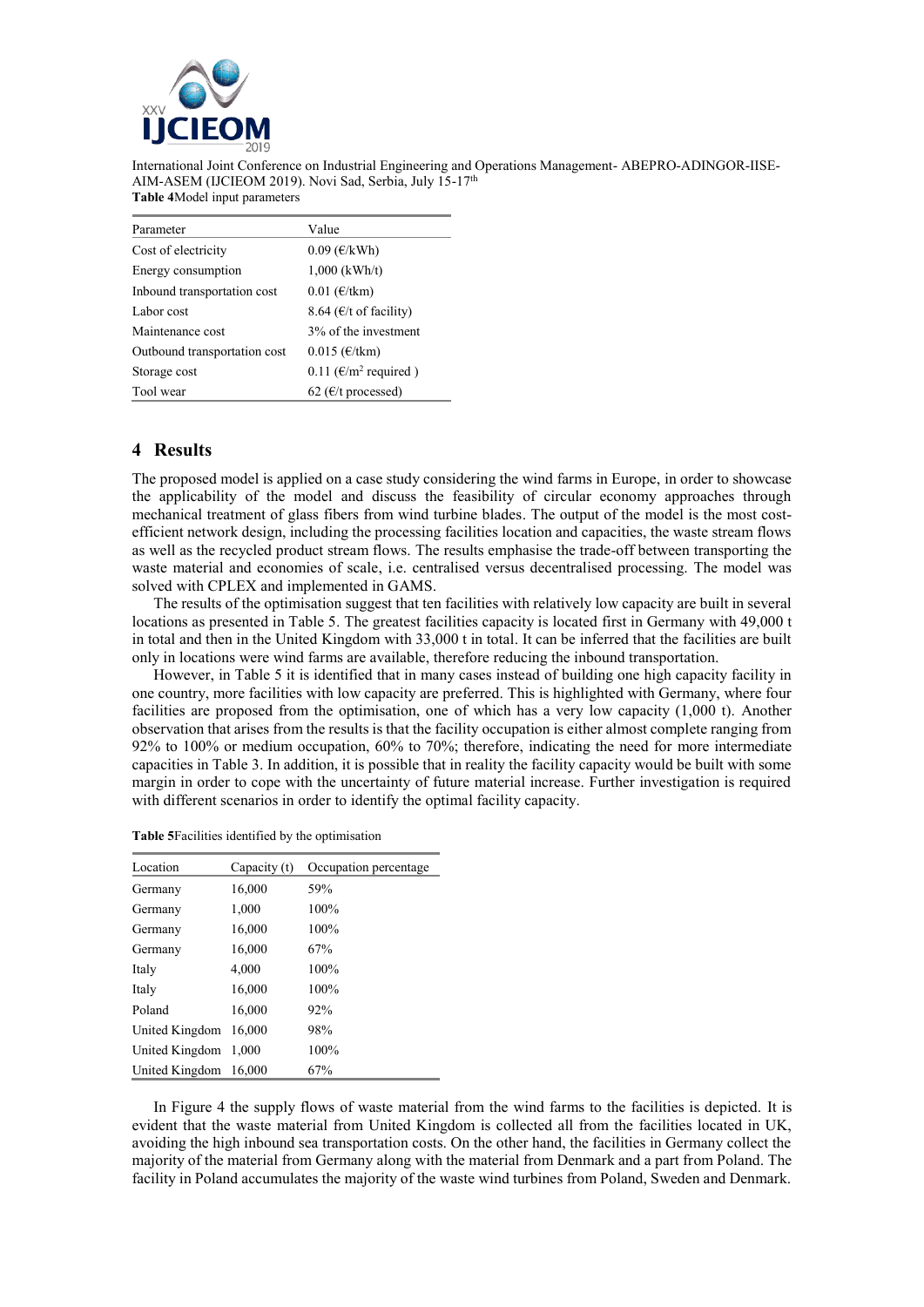

From the map it is identified that the facilities in Italy collect the material from Italy, Portugal and from few wind farm in Poland and Germany. It is observed in the figure that in some cases a wind farm can supply material in more than one facilities. In addition, it can be inferred from the optimal networks that the supply of the wind turbines material depends on the inbound distance between the facility and the wind farms.



**Fig. 4** Supply flow of waste material

The flow of the material from the facilities to the customers identified in Figure 3 are depicted in Figure 5.



**Fig. 5** Demand flow from facilities to the customer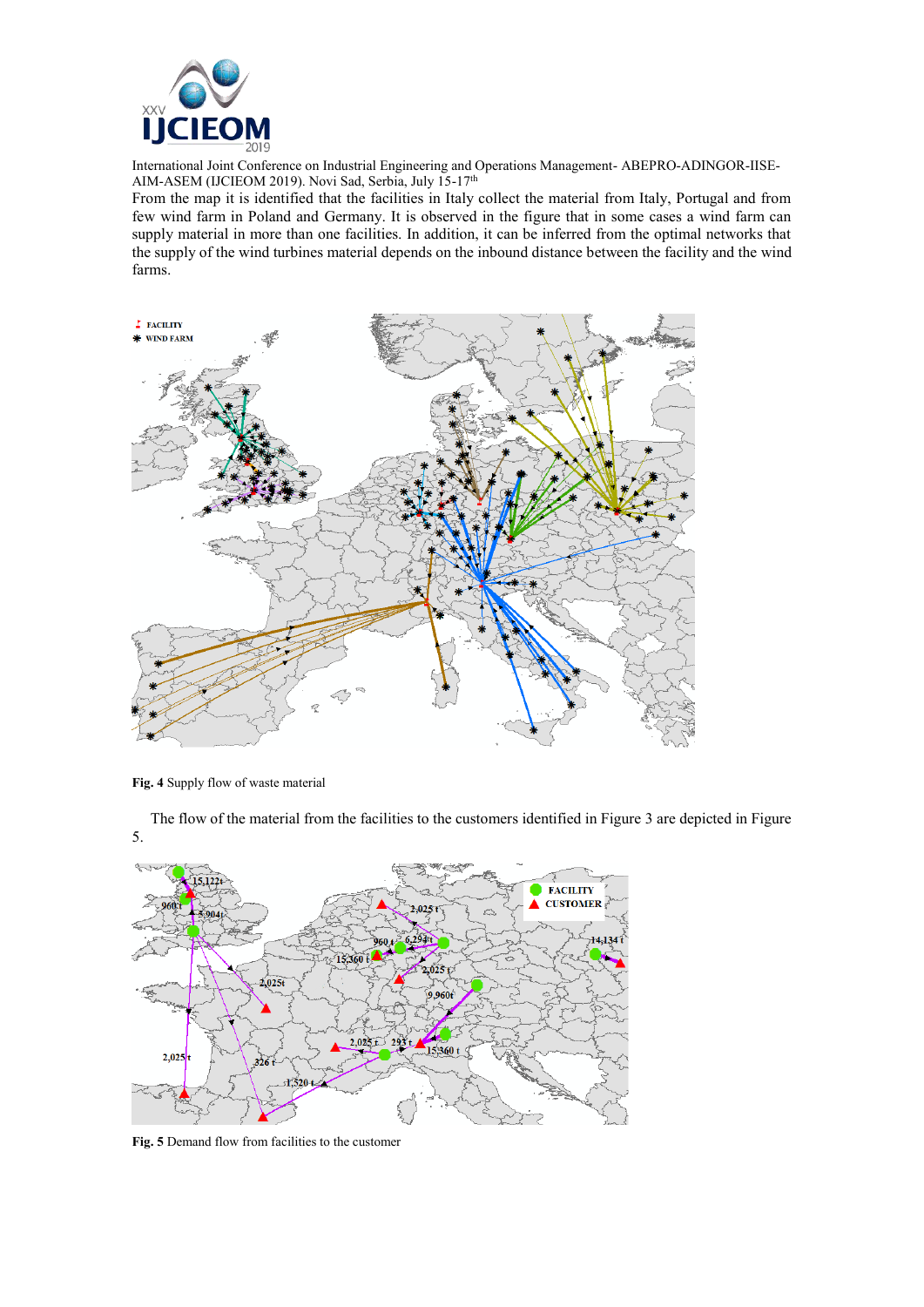

The figure shows both the amount of material transported to each customer and the connections that exist between facilities and customers. It is evident that in some cases the material required from one customer is provided by more than one facilities. In the specific application the demand is not fully satisfied since the supply is lower than the demand. In addition, it is observed that the facilities are built near the customers that have the highest demand as it was identified from Figure 3, which are in Italy, Germany, United Kingdom and Poland. On the other hand, customers in Spain and France are satisfied by facilities from neighbour countries. Therefore, according to the previous argument it is inferred that the facilities are built in the countries that have both wind farms to supply material as well as, near the areas where a customer is located. As a result, the inbound and outbound distance drive the optimisation problem of the facility allocation.

In addition, it is worth highlighting that the facilities are not centralised, where a very large scale process is built having as a results a very high cost for transporting the material, whereas on the other hand having a lower investment cost due to the economy scale. However, the facilities cannot be considered completely decentralised, which means having numerous smaller facilities that have high cost due to the lack of economy of scale. Therefore, there is a trade-off between the proximity of the facility to the customer and suppliers and the economy of scale.

The economic assessment of the reverse supply chain of wind blades plastic is presented in Figure 6. It is identified that the recycling process is energy intensive, since it constitutes more than 80% of the processing costs. The operational cost constitutes the largest processing cost due the high amount of material that is shredded. In addition, the wind blades length is approximately 60m and during the mechanical process the output size is short fibers that range from 2 to 10 mm, therefore the tool wear and electricity required is quite high. The next high cost is allocated to the inbound and outbound transportation of the material, as well as the annualised investment cost. In this work the facility's useful life was assumed 15 years, which is common for similar technologies.



**Fig. 6** Economic assessment of reverse supply chain

The results indicate that the wind power industry in 2050 will generate almost 100,000 tonnes of waste, which in order to be disposed in landfill will cost approximately 11 million €. This value it is possible that it is underestimated, considering that the landfilling values were according to 2020 regulations and it is possible that in 2050 they will be higher or even there is a possibility that landfilling will be banned. On the other hand, recycling the waste will cost almost 20 million  $\epsilon$ , including storage, maintenance, operational, inbound and outbound transportation, facility investment and administrative costs. In the case of recycling the disposal costs are considered as savings and as a result the total cost of recycling the wind blades is 8.5 million  $\epsilon$ . This leads to 0.085  $\epsilon$ /kg of mechanically treated glass fibers. The results prove that the proposing technological option can be economically viable for the wind blades recycling.

Furthermore, it is estimated that if the landfilling cost rises higher than 195  $\epsilon/t$  then the total cost of recycling and transporting the blade waste will be -0.0004  $\epsilon$ /kg. This indicates that in the future if the regulations become very strict, the proposed alternative will be a very promising cost-efficient alternative.